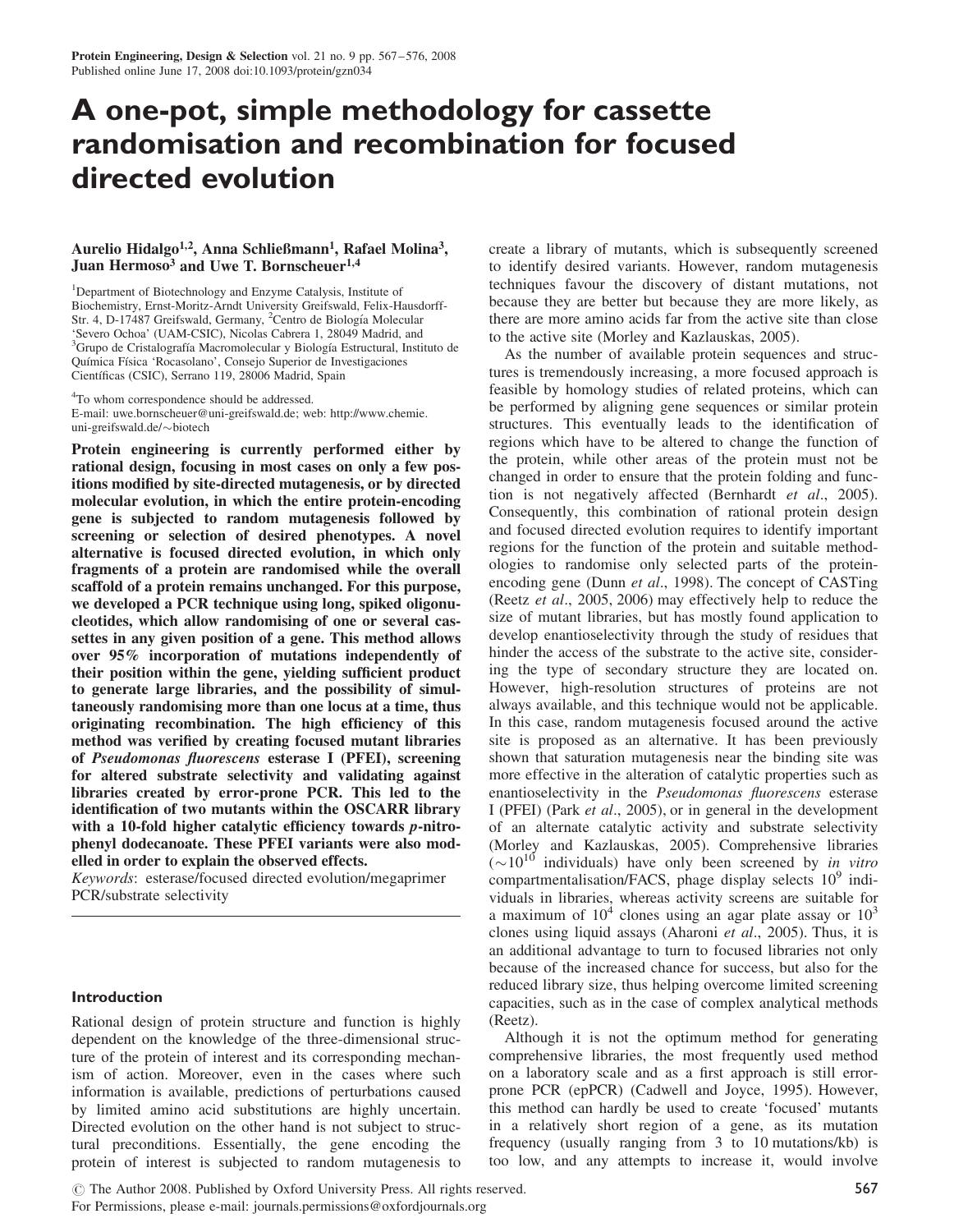experimental conditions (heavy nucleotide imbalance and higher concentrations of manganese ions) resulting in smaller amounts of a heavily biased product (Vartanian et al., 1996; Wong et al., 2006). Considering a (relatively large) region of 33 amino acids to be randomised (corresponding to 100 bp), a 1% mutation frequency in epPCR would statistically lead to only one nucleotide exchange per round of mutation. Due to the technique bias and the degenerated code, the chance to find just one amino acid mutation in the library is thus extremely unlikely. Furthermore, in whole genes or parts of a gene with high GC content, such protocols are less effective or result in bias. For instance, the frequency of replacement of C or G with the most used epPCR protocol (Cadwell and Joyce, 1992) using  $0.5$  mM MnCl<sub>2</sub> is approximately five times less than that of A or T (Brakmann and Lindemann, 2004).

When the desired mutation rate or quality is not reached, an alternative is to introduce the desired mutations by means of synthetic oligonucleotides carrying mismatches in the target sequence. The use of synthetic-spiked oligos was described as early as 1989 (Hermes et al., 1989), and since then several technical variations (Dunn et al., 1998; Gaytan et al., 1998; Gaytan et al., 2001) have been described as well as design algorithms in order to optimise the resulting library (Arkin and Youvan, 1992; Tomandl et al., 1997; Jensen et al., 1998). Furthermore, mutagenesis studies at an industrial scale are often carried out using synthetic oligonucleotides (Saboulard et al., 2005). On the laboratory scale, the incorporation of a synthetic oligo into a target sequence may be carried out by megaprimer PCR (Kammann et al., 1989; Landt et al., 1990; Sarkar and Sommer, 1990; Sarkar et al., 1990; Lai et al., 2003). This technique is based on the generation of a megaprimer by amplification of part of a gene, introducing the desired mutations in one of the primers. After purification of the megaprimer, it is extended to full length by means of an 'external' primer. Already, variations have been introduced to avoid purification of the intermediate megaprimer, using either primers of different annealing temperature (Ke and Madison, 2005), in limiting concentration (Tyagi et al., 2004) or exonuclease I (Nabavi and Nazar, 2005). Such one-pot alternatives have only afforded 80% efficiency and were only targeted at creating a single mutation and not at randomising a cassette within a gene.

The OSCARR methodology (One-pot Simple methodology for CAssette Randomization and Recombination) presented here was established for the gene encoding a PFEI serving as model, for convenience reasons. The PFEI is an  $\alpha/\beta$  fold-hydrolase, commonly used in our group for biocatalytical purposes, with which error-prone methods have had limited success (Henke and Bornscheuer, 1999) or none at all. This held especially true on some parts of the gene, where the GC content rises over 75% and that were shown to be refractory to conventional epPCR, even using a specific DNA polymerase for GC-rich templates (data not shown). The aim of this work was to establish a simple methodology based on the one-pot megaprimer PCR to randomise a gene in a focused way, i.e. to randomise one or several cassettes in any given position of a gene. To illustrate the applicability of this method, the esterase libraries created were screened for altered substrate range of PFEI.

# Materials and methods

## **Materials**

All restriction enzymes were from New England Biolabs (Ipswich, MA, USA). Fast Blue and  $\alpha$ -naphthylacetate were purchased from Fluka (Buchs, Switzerland). Deoxynucleotide triphosphate stocks (dNTPs) and 1 kb DNA ladder for agarose electrophoresis were purchased from Carl Roth (Karlsruhe, Germany). Generuler Xpress 1 kb was supplied by Fermentas (Vilnius, Lithuania). Non-spiked oligonucleotide synthesis and DNA automated sequencing were carried out by MWG Biotech GmbH (Martinsried, Germany). Spiked oligonucleotides were purchased from Thermo Electron GmbH (Ulm, Germany).

## Expression strains

Escherichia coli strains  $DH5\alpha$  [supE44  $\Delta$ lacU169  $(\phi 80$ lacZ $\Delta M15)$  hsdR17 recA1 endA1 gyrA96 thi-1 relA1] and BL21(DE3) [hsdS gal  $(\lambda cIts857 \text{ ind1}$  Sam7 nin5 lacUV5-T7 gene 1)] were used as hosts for genetic manipulation of plasmids and for the overexpression of proteins.

## **Templates**

Constructs containing the PFEI gene (pfeI, accession number U12 537, PDB 1VA4) in plasmids pGaston ( pGPFEI) and pET22 (Novagen, pET22PFEI) were used as templates for PCR. On both constructs, site-directed mutagenesis was performed in order to delete the NarI sites situated at 363 and at 726 bp in the *pfe* gene by means of a silent mutation, leading to plasmids pGPFEI $\Delta$ Nar and pET22PFEI $\Delta$ Nar, respectively. Target cassettes for mutagenesis were chosen according to their distance to the catalytic serine (Ser 94), on condition that they were within 10  $\AA$  from this residue (Fig. 1), except in the case of cassettes 4 and 5, which are at a distance of 15 A from the catalytic Ser.

# Primers

All primers used are shown in Table I. Long, mutagenic model primers were designed that would introduce a stop codon in the final product to yield a truncated product after cloning and expression, if the mutagenesis strategy was successful. Amplification of the wild-type and unspecific amplification would lead to intact copies of the *pfeI* gene, resulting in active PFEI esterase.

Once the method was optimised, focused libraries in the cassette 3 region were created by making use of a spiked oligonucleotide designed using an algorithm to calculate the proportion of each nucleotide in each position (Kammann et al., 1989), so that all the double mutants could be covered in the resulting library. The oligo was composed of 10 identical bases to the wild-type sequence flanking 30 spiked positions on each side. The mixtures for the spiked positions are detailed in Supplementary data available at PEDS online, Table S1.

# PCR conditions

(i) Single-template, one-pot megaprimer PCR (ST). Mutation and amplification of the *pfeI* gene was performed by PCR using 0.5 pmol of the above-mentioned  $pGASPFEI$  plasmid in a volume of 100  $\mu$ l. In the first stage, rrnB\_RV was used as a reverse oligo together with one of the casXstop (where  $X = 1 - 7$ ) 'surrogate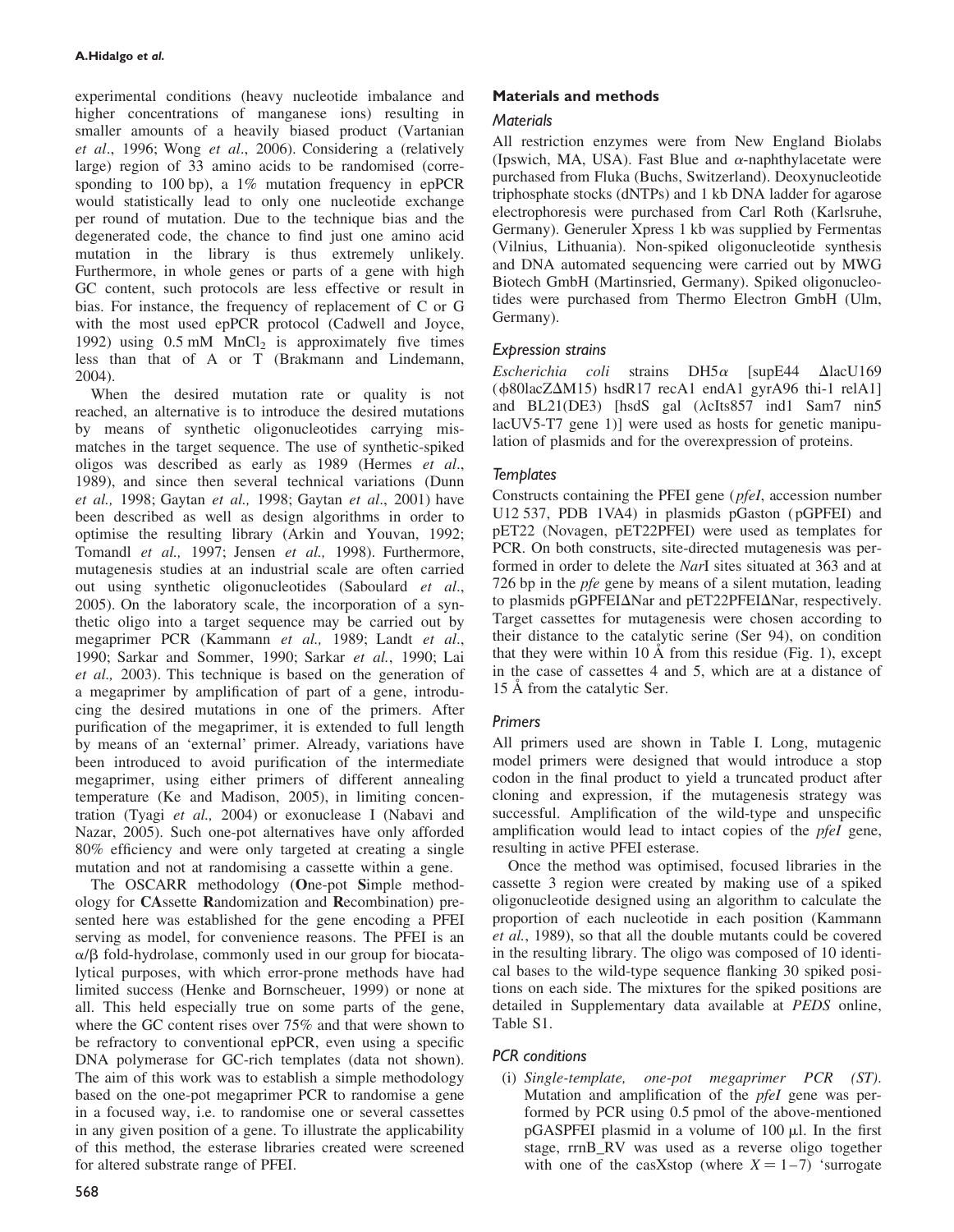

Fig. 1. Distribution of the seven cassettes (shadowed) in the protein sequence of the Pseudomonas fluorescens esterase I on the protein sequence and on the protein structure. The catalytic Ser residue is located at the apex of CAS2.

|  | <b>Table I.</b> Primers used for PCR |  |  |  |  |
|--|--------------------------------------|--|--|--|--|
|--|--------------------------------------|--|--|--|--|

| Name           | Sequence                                                 |
|----------------|----------------------------------------------------------|
| RhaP FW        | 5'-CATCATCACGTTCATCTTTCC-3'                              |
| rrnB RV        | 5'-CCGCCAGGCAAATTCTGT-3'                                 |
| $t7$ term $+1$ | 5'-GCTAGTTATTGCTCAGCGGT-3'                               |
| RhaP_long      | 5'-GCAAATTGTGAACATCATCACGTTCATCTTTCCCTGGTTGCCAATGGCCC-3' |
| cas1stop       | 5'-GTTGTTCAGCCACGGTTGACTACTGGATGCCGACATGTGGGAATACCAG-3'  |
| cas1Xba        | 5'-GTTGTTCAGCCACGGTTGGCTTCTAGATGCCGACATGTGGGAATACCAG-3'  |
| cas3wt         | 5'-CCTGGTGCTGCTGGGCGCCGTCACCCCGCTGTTCGGCCAGAAGCCCGAC-3'  |
| cas3stop       | 5'-CCTGGTGCTGCTGGGCGCCGTCACCCCGCTGTTCGGCTAGAAGCCCGAC-3'  |
| cas2stop       | 5'-GGTGACCCTGGTGGCTTCTGAATGGGCGGCGGCGATGTGGCCCGCTAC-3'   |
| cas4stop       | 5'-GCAGTTCATCAGCGATTTCAACGCACCGTTCTAGGGCATCAACAAGGGC-3'  |
| cas5stop       | 5'-GGCCACGGTGGATTGCGTCACCGCGTTCGCCTAAACCGACTTCCGCCCGG-3' |
| cas6stop       | 5'-CCATGGCGATGGCGACTAGATCGTGCCGTTCGAGACCACCGGCAAAGTGG-3' |
| cas7stop       | 5'-GAAGGTGTACAAGGACGCGCCCCACGGGTGAGCGGTGACCCACGCCCAGC-3' |

Mutations introduced with respect to the wild-type sequence are shown in boldface and stop codons and restriction sites introduced are shown underlined.

mutagenic primers' (Table I) in concentrations ranging between 5 and 50 pmol, 10 mM of each dNTP and 2.5 units of PfuPlus! DNA polymerase (Roboklon GmbH, Berlin, Germany) and the following temperature program: 3 min at  $94^{\circ}$ C, 25 cycles comprising each of 45 s at 94 $\degree$ C, 1 min at 53 $\degree$ C and 1 min/kb at 72 $\degree$ C and finally 10 min at  $72^{\circ}$ C followed by hold at  $4^{\circ}$ C. Following addition of  $1 \mu l$  dNTP stock solution (10 mM each dNTP) and 2.5 additional units of PfuPlus!, the reaction tubes were subjected to five asymmetric cycles consisting each of  $45$  s at  $94^{\circ}$ C and 1 min 15 s at 72 $\degree$ C and cooled down to 4 $\degree$ C. After addition of 50 pmol of RhaP\_long, the mixture was subjected to 25 cycles comprising each of 45 s at  $94^{\circ}$ C, 1 min at  $66^{\circ}$ C and 1 kb/min at  $72^{\circ}$ C and finally 10 min at  $72^{\circ}$ C followed by hold at  $4^{\circ}$ C. The overall strategy is illustrated in Fig. 2A.

(ii) Double-template (DT), one-pot megaprimer PCR. In order to reduce amplification of the wild-type sequence, mutation and amplification of the *pfeI* gene was performed by PCR using 0.5 pmol of the above-mentioned  $pET22$ PFEI plasmid in a volume of 100  $\mu$ l. In the first stage,  $t7 + 1$ \_RV was used as a reverse oligo together

with one of the casXstop 'surrogate mutagenic primers' in concentrations ranging between 5 and 50 pmol, 10 mM of each dNTP and 2.5 units of PfuPlus! DNA polymerase and the following temperature program: 3 min at  $94^{\circ}$ C, 25 cycles comprising each of 45 s at 94 $\degree$ C, 1 min at 53 $\degree$ C and 1 min/kb at 72 $\degree$ C and finally 10 min at  $72^{\circ}$ C followed by hold at  $4^{\circ}$ C. Following addition of  $0.5$  pmol of pGPFEI plasmid,  $1 \mu l$  dNTP stock solution (10 mM each dNTP) and 2.5 additional units of PfuPlus!, the reaction tubes were subjected to five asymmetric cycles consisting each of  $45$  s at  $94^{\circ}$ C and 1 min 15 s at 72 $\degree$ C and cooled down to 4 $\degree$ C. After addition of 50 pmol of RhaP\_long, the mixture was subjected to 25 cycles comprising each of 45 s at  $94^{\circ}$ C, 1 min at  $66^{\circ}$ C and 1 kb/min at  $72^{\circ}$ C and finally 10 min at  $72^{\circ}$ C followed by hold at  $4^{\circ}$ C. The overall strategy is illustrated in Fig. 2B.

(iii) Competitive single- or double-templated, one-pot megaprimer PCR (compST or compDT). In order to test the possibility to incorporate simultaneously two mutagenic primers in the amplified product, amounts ranging between 0.5 and 50 pmol of each CAS1Xba and CAS3wt primers (Table I) were used as mutagenic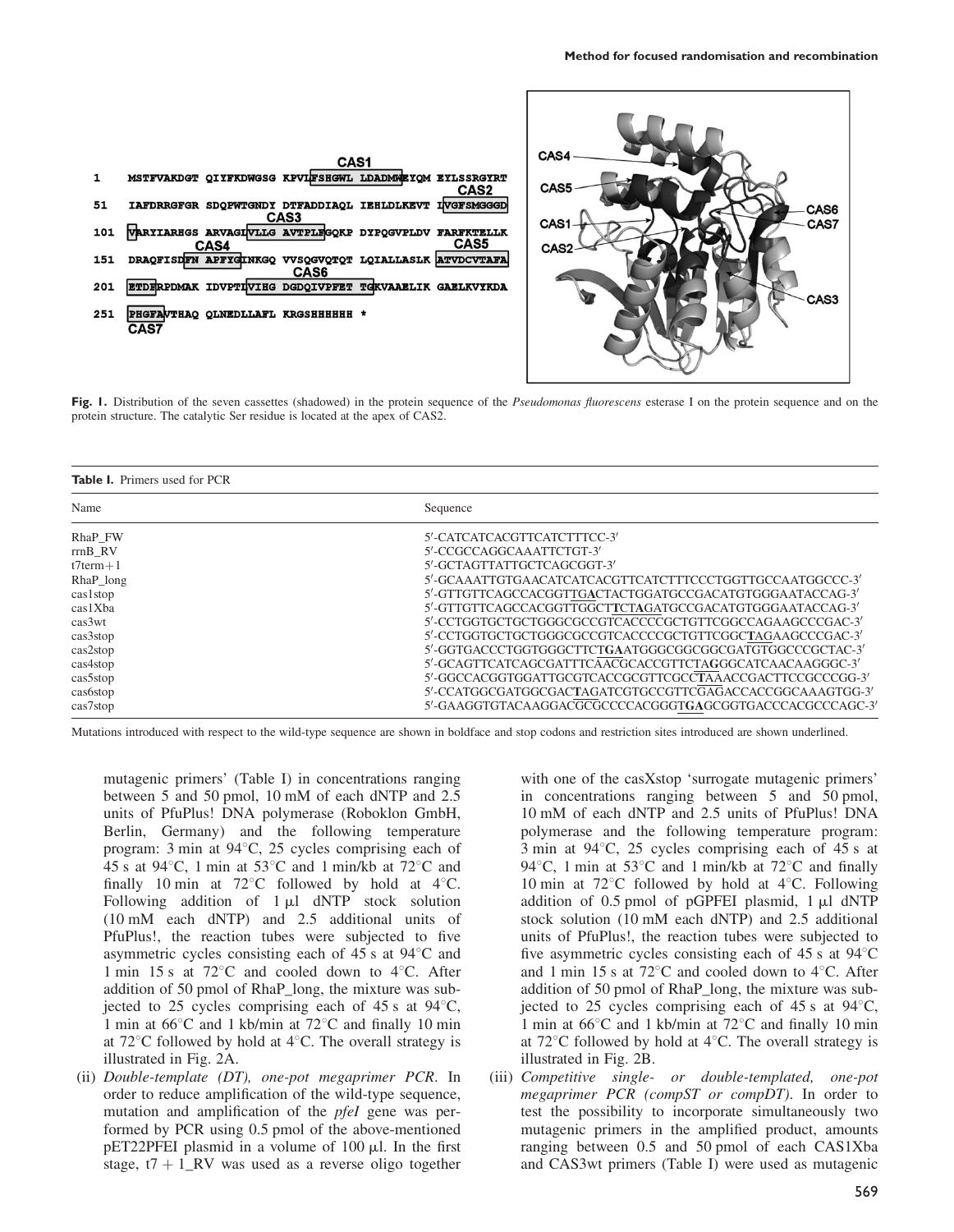

 $(B)$ 



Fig. 2. Schematic representation of (A) the single-template strategy and (B) the double-template strategy.

model-primers in both experimental setups described above, but using pGPFEI $\Delta$ Nar and pET22PFEI $\Delta$ Nar as templates. The incorporation of these mutagenic primers will introduce an *XbaI* restriction site in the region termed as CAS1 and a NarI restriction site in the region termed as CAS3. The overall strategy would be similar to that illustrated on Fig. 2B, only with two mutagenic cassettes and two megaprimers of different size.

## Esterase expression and estimation of mutation incorporation by overlay agar activity staining

Amplified products using the ST or DT reactions were excised from a 0.8% (w/v) agarose gel, purified and finally digested with NdeI and BamHI and ligated into vector pGASTON precut with the same restriction enzymes. Escherichia coli BL21 was transformed by electroporation with the ligated product. Transformants were transferred by replica plating to LB agar plates containing 100 mg/l ampicillin and 0.2% (w/v) L-rhamnose to induce esterase production for 8 h at  $37^{\circ}$ C. After this period, plates were overlaid with 10 ml of a 0.5% (w/v) agar-agar solution containing 3.2 mg  $\alpha$ -naphthylacetate and 8.9 mg Fast Blue. Active transformants were stained red, and inactive transformants remained unstained. Estimation was always performed with 200-500 colonies. Random stained and unstained colonies were picked and checked by automated DNA sequencing to rule out artefacts due to frameshift mutations or low expression levels.

# Estimation of recombination by digestion with restriction enzymes

Amplified products using the compST or compDT reactions were excised from a 0.8% (w/v) agarose gel, purified and finally digested with *NarI* and *XbaI* for 6 h. The whole digestion was run in a 1.5% (w/v) agarose gel, and the restriction pattern analysed visually.

## Library screening for altered substrate selectivity

Two hundred microlitres of LB medium containing the necessary antibiotics were dispensed into each well of a 96-well microtiter plate (MTP). OSCARR libraries were generated as described above and transformed into  $E$ . coli DH5 $\alpha$ compenent cells. Each transformant was picked with a sterile toothpick and used to inoculate each well. The plates were grown for 24 h at 37 $\degree$ C, and afterwards 100 µl sterile 60% glycerol (v/v) was added, the plates mixed shortly and stored at  $-80^{\circ}$ C as master plates. With a 96-spike replicator, new MTP containing  $200 \mu$ l LB with antibiotics were inoculated and grown for 24 h. From these preinoculum plates, new plates containing  $100 \mu l$  LB with antibiotics were inoculated with 100  $\mu$ l, and incubated at 37°C for 3 h. Rhamnose was added to each well up to a final concentration of  $0.2\%$  (w/v), and the MTP were incubated for  $\sim$ 6 h until harvested by centrifugation at  $213 \times g$  and  $4^{\circ}$ C for 30 min. After supernatant elimination, the pellets were resuspended with  $150 \mu l$ of 50 mM sodium phosphate buffer, 300 mM NaCl, pH 8, containing 0.1% DNase. The cells were lysed by incubating the plates for 30 min at 4°C, freezing for 1 h at  $-80^{\circ}$ C, thawing for 30 min at  $37^{\circ}$ C. The lysates were clarified by centrifugation at  $213 \times g$  for 30 min.

Esterase activity was assayed in vitro by monitoring the amount of p-nitrophenol released upon hydrolysis of a 1 mM solution of  $p$ -nitrophenyl acetate ( $pNPA$ ), butyrate ( $pNPB$ ), octanoate ( pNPC) or dodecanoate ( pNPL) in 50 mM phosphate buffer, pH 7.5, at room temperature with a FLUOstar Optima spectrofluorimeter (BMG Labtechnologies, Offenburg, Germany). Aliquots (10  $\mu$ l) of the cell fraction assayed were added to  $190 \mu l$  of the reaction mixture and the increase in absorbance at 410 nm was measured for min using an apparent extinction coefficient of  $1.33 \times 10^4$  M<sup>-1</sup>. One unit of hydrolase activity was defined as the amount of enzyme required to transform  $1 \mu \text{mol}$  of p-nitrophenyl ester to p-nitrophenol per minute at room temperature.

# Library creation by error-prone PCR

Mutant libraries containing on average three-point mutations per copy of the *pfeI* gene were created by epPCR using GoTaq DNA polymerase (Promega),  $3 \text{ mM } MnCl_2$  (Cadwell and Joyce, 1992). The PCR product was digested with NdeI and BamHI, ligated into pGASTON vector precut with the same enzymes and transformed into  $E.$ *coli* DH5 $\alpha$ .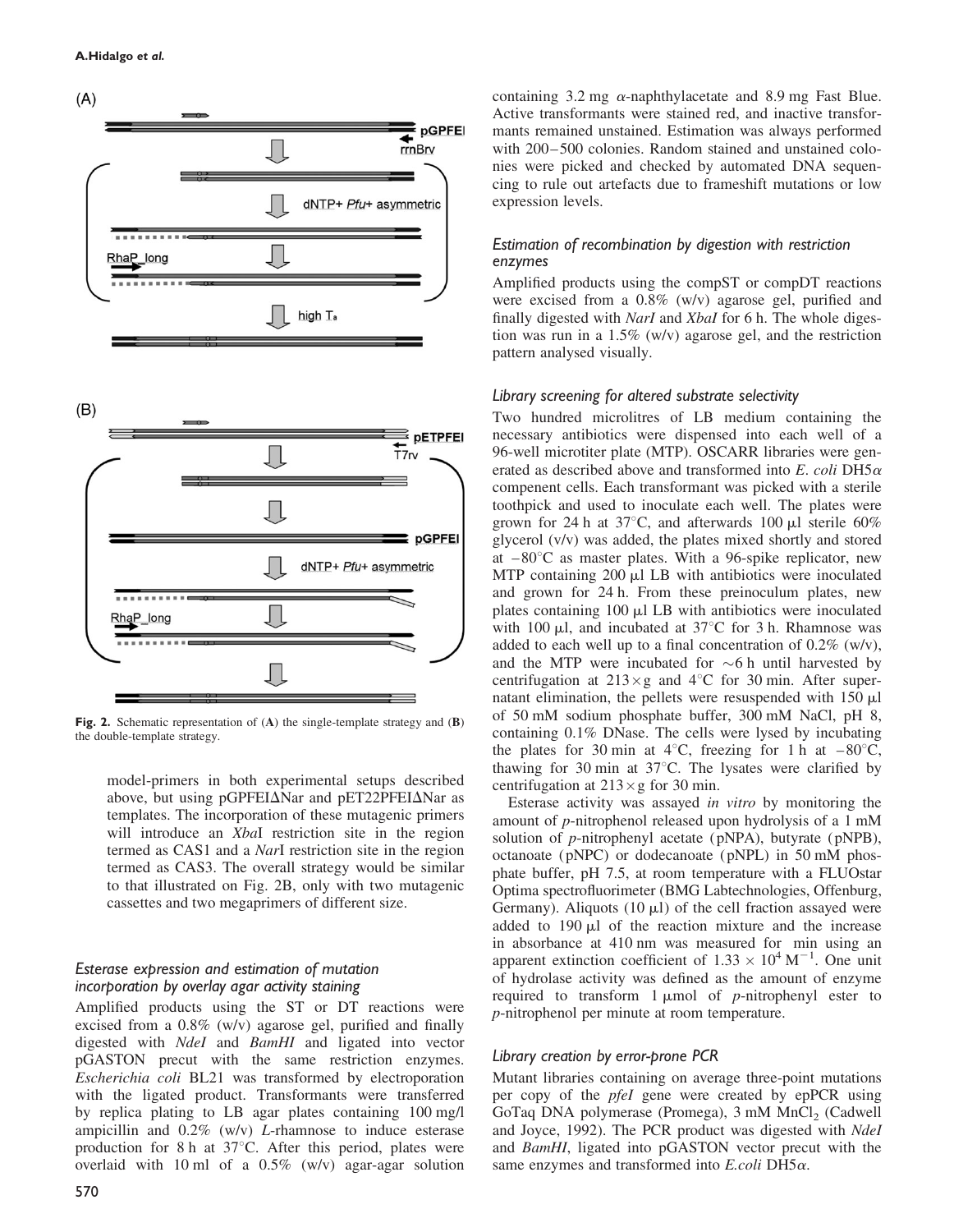Models of the F125I and F125I/G119S mutants were built on the basis of the crystal structure of PFEI ( pdb-code: 1VA4). Amino acid changes were introduced using the O graphic program (Jones et al., 1991) running on a Silicon Graphics workstation. Side-chain rotamers were chosen from a database of more common conformers (Ponder and Richards, 1987). Models for each conformer were energy minimised using the minimiser algorithm implemented in the CNS package (Brunger et al., 1998). The Engh and Huber (Engh and Huber, 1991) force field was used in all energy minimisation calculations. Finally, the conformation exhibiting less variation with respect to the native structure was chosen. The stereochemical quality of the model was checked with the program PROCHECK (Laskowski et al., 1993).

Molecular docking of pNPB and pNPC was carried out by homology modelling on the spatial distribution of the active site in the Candida rugosa lipase isozymes. Based on a previous binding model of Bacillus subtilis BS2 esterase ( pdb-code: 1QE3) with pNPB (Kourist et al., 2007), catalytic residues of BS2 esterase and PFEI were superimposed and a preliminar ligand-binding model was generated for PFEI. Due to the serious differences in ligand-binding region between the two proteins compared, this previous model was discarded and molecular docking of C4 and C8 in BS2 was carried out on native PFEI and F125I mutant using GOLD program (Verdonk et al., 2003). Discussions about GOLD results were made from fitness parameter values and number of docking solutions provided by this program.

#### Results

As stated in the Introduction section, there is a considerable gap in mutagenesis methodologies between randomising techniques such as epPCR, whose mutation rate is not enough to mutate a 30 bp cassette, and site-directed mutagenesis, in which  $1-6$  bp can be mutated. The interest in performing such mutagenesis resides along the lines of 'focused directed evolution', in which determined regions of a gene (generally closer to the active site) are targeted for mutagenesis, in order to maximise the results and minimise library size. With the aim of bridging this gap, the gene coding for the PFEI was chosen as a model, because of the biocatalytic potential of this protein and its interest in protein evolution, since it belongs to the  $\alpha/\beta$  hydrolase fold family, which is a very widespread structural scaffold among hydrolases. Assuming the 'focused directed evolution' hypothesis that 'closer is often better' (Morley and Kazlauskas, 2005), target regions for mutagenesis where chosen based exclusively on their distance  $(<10$  or  $<15$  Å) to the active site (Fig. 1). A first approach was made on the region termed CAS3, not only because of its proximity to the active site, but also because it had previously proved refractory to epPCR, likely due to a local high GC content (76.7%). In order to test the incorporation of mutagenic spiked oligos, the CAS3stop primer was designed to introduce a stop codon in the final product. Thus, a successful incorporation yielded a truncated product after cloning and expression, whereas amplification of the wild-type would lead to intact copies of the pfeI gene, resulting in active PFEI esterase.

Full-length product was obtained when using the single template (ST) strategy and different amounts of CAS3stop primer in the reaction (Fig. 3A). However, although specificity was gained in the amplification, efficiency of the mutation incorporation decreased with the concentration of CAS3stop present in the reaction (Fig. 3B). Additionally, the template concentration was optimised to 1 ng of plasmid. Higher concentrations of plasmid (up to 100 ng) and length of template (whether whole plasmid or just the fragment of interest) had no effect either on amplification specificity or on incorporation of the mutation (data not shown).

In order to increase the percentage of incorporation by decreasing the competing amplification of the wild-type sequence, two templates ( pET22PFEI and pGPFEI) were used in order to avoid simultaneous annealing of both outer primers on the same template, and thus amplification of the wild-type (Eggert et al., 2005). As shown in Fig. 4A, the specificity of amplification increased at higher concentrations of CAS3stop primer, although the yield decreased. When the percentage of incorporation was measured, the doubletemplated reaction proved to be more effective than the



Fig. 3. One-pot megaprimer PCR of the *pfeI* gene using a single template. Experimental conditions are detailed in Materials and methods. Arrows indicate the size of the expected product. (A) Lane 1: reaction with 50 pmol CAS3stop and 50 pmol rrnB RV; lane 2: reaction with 25 pmol CAS3stop and 50 pmol rrnB\_RV; lane 3: reaction with 5 pmol CAS3stop and 50 pmol rrnB\_RV; lane 4: 1 kb DNA ladder; lane 5: reaction with 50 pmol CAS3stop and 50 pmol rrnB\_RV; lane 6: reaction with 25 pmol CAS3stop and 25 pmol rrnB\_RV; lane 7: reaction with 5 pmol CAS3stop and 5 pmol rrnB\_RV. (B) Percentage of mutation incorporation for the reactions mentioned above. A minimum of 200 clones were counted for each bar.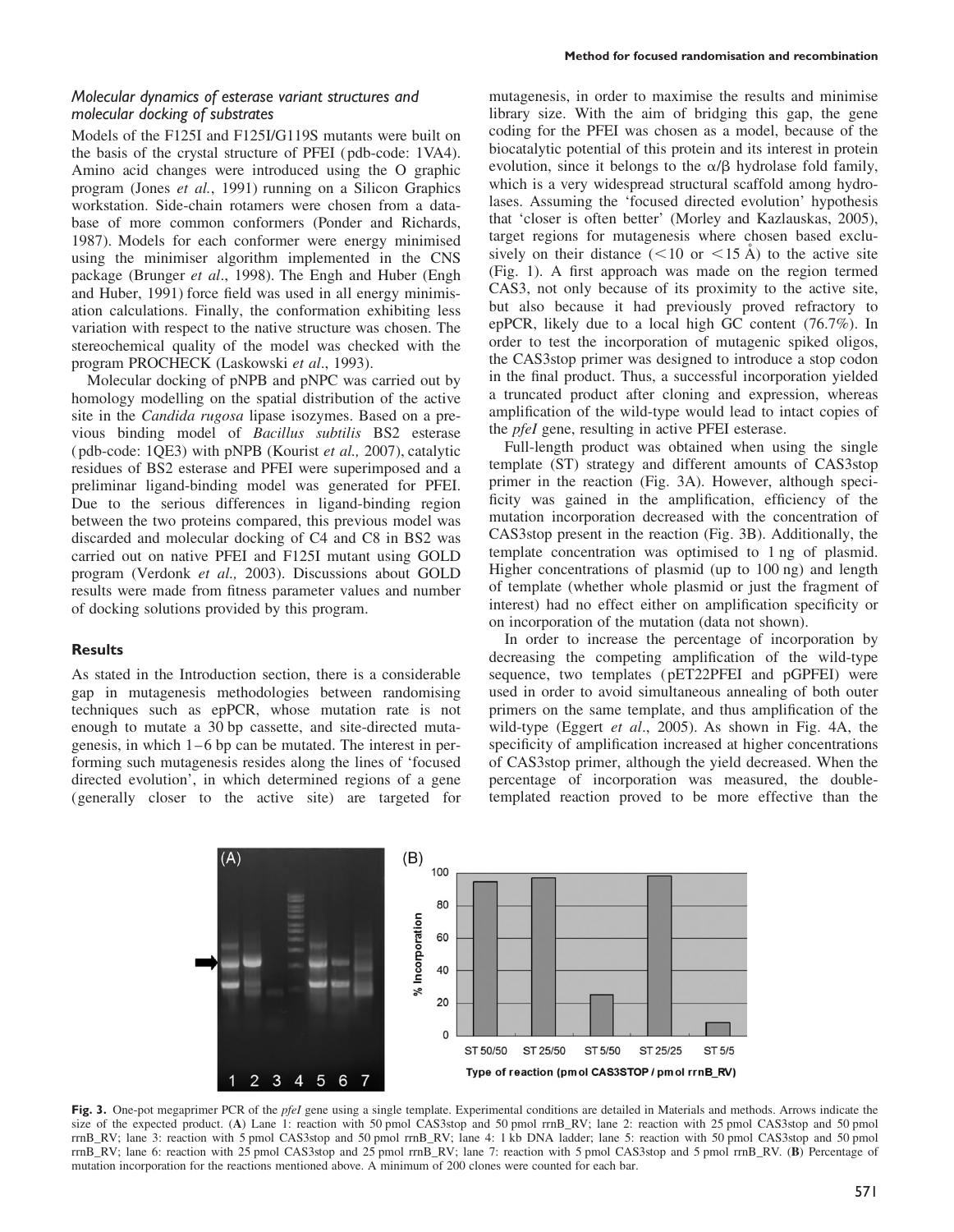

Fig. 4. One-pot megaprimer PCR of the *pfeI* gene using two templates, as detailed in Materials and methods. Arrows indicate the size of the expected product. (A) Lane 1: reaction with 50 pmol CAS3stop and 50 pmol t7\_RV; lane 2: reaction with 25 pmol CAS3stop and 50 pmol t7\_RV; lane 3: reaction with 5 pmol CAS3stop and 50 pmol t7\_RV; lane 4: reaction with 25 pmol CAS3stop and 25 pmol t7\_RV; lane 5: reaction with 5 pmol CAS3stop and 5 pmol t7\_RV; lane 6: 1 kb DNA ladder. (B) Percentage of mutation incorporation for the reactions mentioned above. A minimum of 200 clones were counted for each bar.

single-templated approach for low concentrations of reverse primer (Fig. 4B).

In order to improve the specificity of the amplification and reduce the amount of leftover megaprimer, the amount of reverse primer was simultaneously reduced together with the amount of CAS3stop primer. As shown in Figs 2B and 3B (rightmost bars), although the percentage of mutation incorporation did not change significantly and the amplification became more specific, the amount of product decreased.

The effect of PCR additives on the ST amplification was studied as well. The effect of some additives, such as glycerol, was detrimental on the incorporation of the mutagenic primer, but 2% v/v formamide showed a marginal increase in specificity while allowing the primer to incorporate to the same extent as in a control without additives (Supplementary data, available at PEDS online, Table S2). Finally, five asymmetric cycles (consisting only of denaturation and extension) were added at the beginning of the best reaction, to yield 97% incorporation.

Under these optimised conditions, the incorporation percentage was tested for all of the remaining six cassettes, to check whether there was any dependence on the position of the cassette, i.e. on the length of the megaprimer. Incorporation proceeded at over 95%, regardless of the cassette position (Supplementary data are available at PEDS online, Fig. S1).

Finally, a spiked oligonucleotide was designed to fully randomise the cassette 3 region, and was used in the one-pot reaction, which was carried out under the established optimal conditions, i.e. 25 pmol spiked oligo, 50 pmol rrnB\_RV primer, 2% formamide. The product was purified, digested and ligated into precut pGaston, transformed into E.coli  $DH5\alpha$  and 26 transformants were sequenced. The distribution of mutations introduced in PFEI at the amino acid level is shown in Fig. 5 and the sequences themselves are shown in the Supplementary data available at PEDS online, Fig. S2. In all 26 nucleotide sequences, one wild-type product was found, as well as one insertion, two singlenucleotide deletions and one deletion of practically the whole cassette 3. The population distribution is centred on two amino acid changes and due to the degeneracy of the genetic code 15% of the sequenced products, although mutated, translate into wild-type PFEI protein. The percentage of 'useful' products (mutated, but excluding frameshifts or deletions) totalled 64%.

As a practical example, the library generated on the CAS3 region  $(\sim 1200$  clones) was screened for altered substrate range using PNPA, butanoate, PNPC and PNPL. No hits were found in the epPCR library ( $\sim$ 1500 clones) but two variants with striking differences in their substrate preference were found in the OSCARR library. Sequencing revealed one mutant to contain a single-point mutation F125I, and the other to be a G119S/F125I cumulative mutant. Detailed kinetic characterisation of the mutants revealed a 2-fold decrease in catalytic efficiency for short-chain esters (C2 and C4) and a 10-fold increase for C8 and C12 substrates (Supplementary data available at PEDS online, Table S3). Thus, the typical preference of a carboxyl esterase for shortchain esters was substantially shifted towards medium-chain fatty acids yielding variants with more lipase-like properties. Furthermore, this broadening of the substrate range did not totally destroy the acceptance of short-chain esters and thus makes these PFEI variants more versatile biocatalysts. epPCR failed to alter this property of PFEI and hence the focused directed evolution using the OSCARR method clearly represents a highly efficient approach.

Last but not least, the potential of this method to provide recombination simultaneously with randomisation was probed. For that, two markers were used one in each target region of the gene, whose incorporation can be evidenced independently. Surrogate mutagenic primers were designed, so that CAS1Xba would introduce an Xbal site in the cassette 1 region (Fig. 1) and CAS3wt, would re-introduce in the cassette 3 region, a NarI site that had been previously deleted in the templates pGPFEI $\Delta$ Nar and pET22PFEI $\Delta$ Nar.

As a preliminary study, the effect of the proportion of CAS1Xba:CAS3wt on the size of megaprimer obtained was studied. For that purpose, the concentration of CAS1Xba was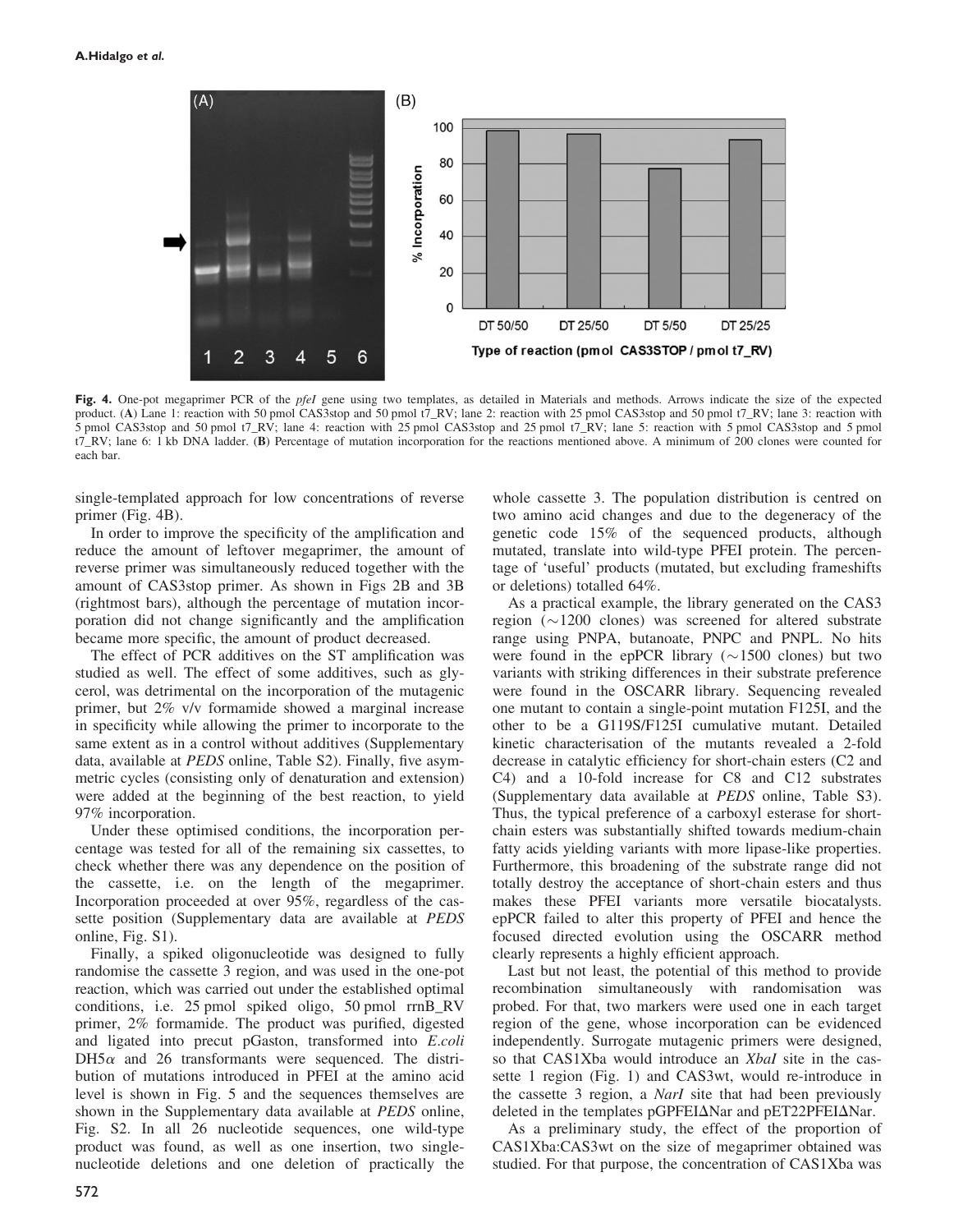

Fig. 5. Distribution of the sequences obtained using the spiked oligo in the one-pot megaprimer PCR with a single template, according to number of amino acid changes introduced. The category 'Other' includes deletions and frameshifts. Gray shadings start at wt sequence (4%) clockwise.



Fig. 6. (A) First step of the one-pot megaprimer PCR using 50 pmol of CAS1Xba primer and varying amounts of CAS3wt. Lane 1: 1 kb DNA ladder; lane 2: 50 pmol CAS3wt; lane 3: 25 pmol CAS3wt; lane 4: 12.5 pmol CAS3wt; lane 5: 8.3 pmol CAS3wt; lane 6: 6.25 pmol CAS3wt. (B) NarI digestion of the purified 818 bp megaprimer obtained in (A) when the reaction was carried out with 25 pmol CAS3wt (lane 3), 12.5 pmol CAS3wt (lane 5), 8.3 pmol CAS3wt (lane 7). Lanes 2, 4 and 6 correspond to undigested controls, containing the same amount of DNA as lanes 3, 5 and 7, respectively. Lane 1: 1 kb DNA ladder. (C), (D) and (E) Restriction pattern of the final product obtained when the reaction was carried out with 25 pmol CAS3wt (C), 12.5 pmol CAS3wt (D), 8.3 pmol CAS3wt (E). Lane 1: undigested product; lane 2: partial digestion with XbaI; lane 3: partial digestion with NarI; lane 4: partial digestion with both XbaI and NarI; lane 5: Fermentas 1 kb GeneRuler [20, 10, 7, 5 (bright), 4, 3, 2, 1.5 (bright), 1, 0.7, 0.5 (bright), 0.4, 0.3, 0.2 and 0.075 kDa].

fixed at 50 pmol and decreasing concentrations of CAS3wt were used  $(50 - 6.2 \text{ pmol})$ . As shown in Fig. 6A, already at a 1:0.5 ratio of primers, a 881 bp megaprimer was observed and its concentration increased as the amount of CAS3wt used decreased. Incorporation of CAS3wt in the megaprimer was studied by *NarI* digestion of the purified 881 bp megaprimers. The NarI digestion affords two fragments of 590 and 291 bp if the NarI site is present. If the NarI site is not present, the fragment will remain at 881 bp. Figure 6B shows the digestion pattern obtained for different primer ratios. For 12.5 and 8.3 pmol of CAS3wt, the digestion products of NarI appear, which means that the longest megaprimer partly incorporates the internal mutagenic primer CAS3wt.

Under these conditions of competing mutagenic primers, the full one-pot reaction was carried out using one or two templates, and the full-length product (1076 bp) excised from the agarose gel and purified twice before subjecting it to XbaI and NarI digestion. All the possible fragments that may be obtained are detailed in Table II, and the result of Table II. Possible restriction fragments obtained in the XbaI/NarI digestion of all possible amplified and recombined products

| Mutagenic primers incorporated | Fragments obtained after digestion (bp) |  |  |
|--------------------------------|-----------------------------------------|--|--|
| None (wt)                      | 1086                                    |  |  |
| CAS1Xba                        | 859, 227                                |  |  |
| CAS3wt                         | 590, 496                                |  |  |
| CAS1Xba+CAS3wt                 | 227, 269, 590                           |  |  |

the digestion is shown in Fig. 6C–E. Thus, decreasing the amount of CAS3wt surrogate mutagenic primer resulted in the increasing digestion of the 496 bp fragment when the full-length product was simultaneously incubated with NarI and XbaI, as evidenced by disappearance of the corresponding band (lane 4 in all cases). Therefore, in Fig. 6C, it may be concluded that only products incorporating the mutation in cassette 1 or cassette 3 were present, whereas in Fig. 6D,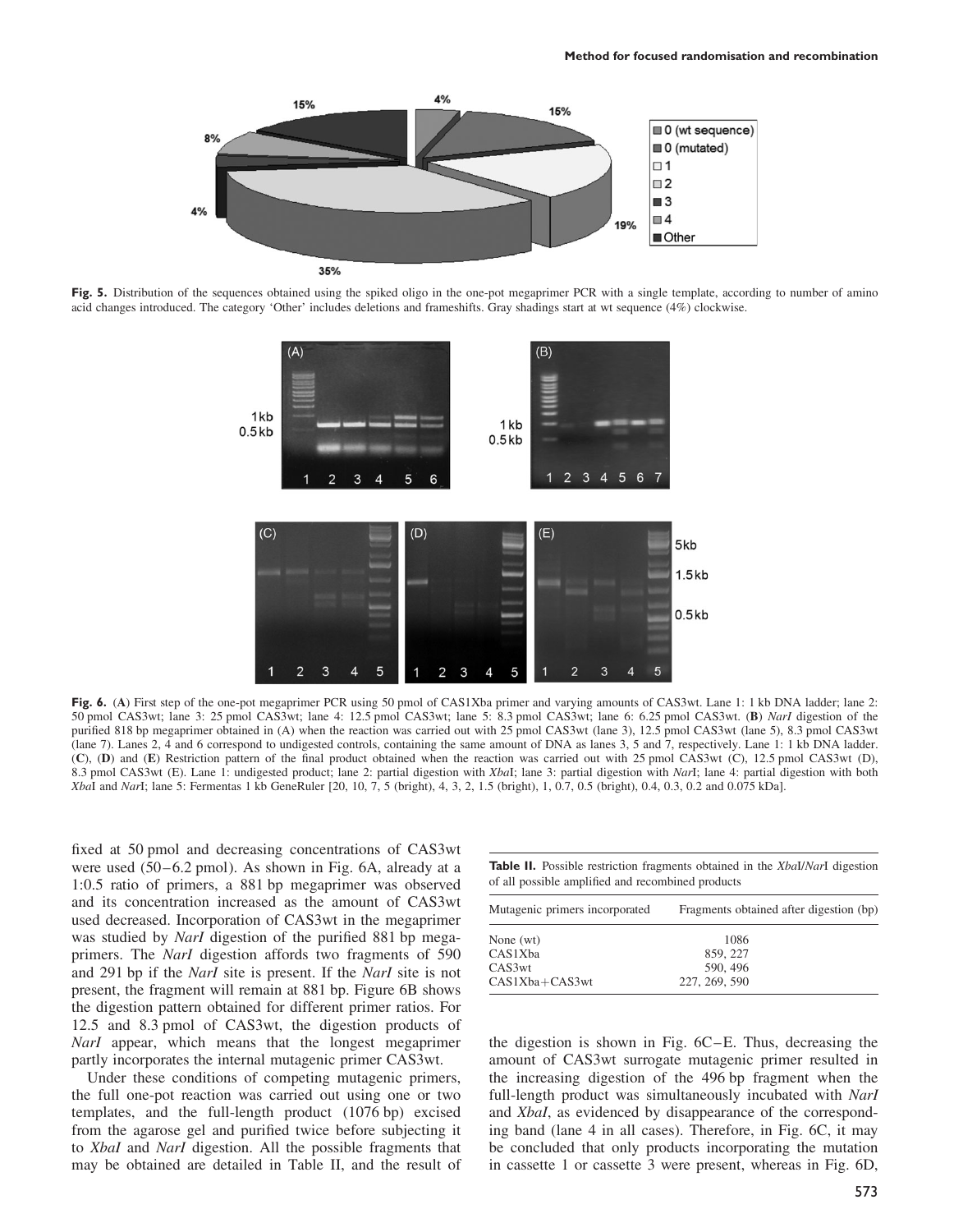the intensity of the band decreases and therefore, the presence of the three possible products can be expected in the PCR product mix, and in Fig. 6E, only products with mutations in the cassette 1, or in both cassettes 1 and 3.

# **Discussion**

Recent trends in directed evolution are showing a preference for small, focused libraries, rather than oversized random libraries, that can only be partly screened (Qian *et al.*, 2007). In the light of such a trend, and motivated by the impossibility of mutating certain parts of the gene coding for the PFEI by conventional epPCR, the OSCARR methodology was developed to efficiently randomise cassettes of any given gene.

Focusing the mutagenesis towards a discrete area may be more effective in order to develop enantioselectivity (Park et al., 2005), an alternate catalytic activity or a different substrate selectivity (Morley and Kazlauskas, 2005).

Therefore, there is a need for the improvement of the existing methods or development of viable alternatives in order to implement an efficient method, all with the aim of generating domain libraries instead of position-specific, saturation libraries, while maintaining a high yield.

For that purpose, a concept was developed, in which mutations would be delivered by a spiked oligonucleotide, that would be incorporated in the final product efficiently and quantitatively (i.e. with minimum side-products and high yield) by means of a modified one-pot megaprimer PCR (Tyagi et al., 2004; Ke and Madison, 2005; Nabavi and Nazar, 2005). However, in the examples found in the literature, the aim was to introduce single mutations in a gene, with a yield of approximately 80%. Unfortunately, having a content of only 80% variants in a library implies that onefifth of the screened clones will still be wild-type and this is undesired, especially when dealing with expensive or technically complex screening methods (Reetz; Reetz et al., 2000). Consequently, the reported megaprimer PCR techniques had to be customised to the quality requirements of a library for directed evolution.

First of all, an algorithm was used to design spiked oligos customised to our specific needs (Jensen et al., 1998). In the case of the CAS3 region of the gene coding for PFEI, a complete randomisation was chosen, but in other cases, special conserved motifs can be kept unchanged while randomising other positions. The use of spiked oligos in which defined percentages of each base are used becomes of special interest when overriding problems caused by mutation-refractory GC-rich sequences (such as in our case) or to overcome the mutational bias that causes adjacent amino acid replacements to be underrepresented in epPCR libraries.

Afterwards, a model was devised that allowed accurate estimation of the incorporation of the mutagenic primer into the final product, since the determination of mutation rates for the methods described in the literature was limited by a very low number of sequenced clones (between 1 and 5). To that purpose, the pfeI gene was chosen because its expression was easy, and the presence of active product in the transformants could be tested on plate through an activity-staining assay. The introduction of a stop codon as a model mutation in the *pfeI* gene (Table I) would yield a truncated and therefore inactive product (leading to a colourless colony on the

assay agar-plate). Similar tests have been carried out introducing mutations into genes conferring different resistances (Selifonova et al., 2001; Denamur et al., 2002).

Starting from the mutation rate (80%) previously reported for the modification of the one-pot megaprimer PCR (Laskowski et al., 1993), conditions were improved reducing template to 1 ng plasmid DNA, and reducing primer concentrations (Fig. 3) until mutation rate values were situated above 90%. Then, additives were chosen that could exert positive effects especially on PCR specificity (Dieffenbach and Dveksler, 1995). Some authors describe the use of formamide concentrations of 5 up to 30% (Sarkar and Sommer, 1990; Sarkar et al., 1990; Zhang et al., 1991) using Taq polymerase, but with  $Pfu$ + polymerase only 2% formamide could be used. Other strategies that are not based on the addition of reagents were implemented in order to improve product purity, such as addition of asymmetric cycles in the PCR (Ke and Madison, 2005). Seemingly, by asymmetrically generating only single-stranded mutated megaprimer first, the reverse primer has a higher likelihood of annealing to a mutated strand rather than amplifying the wild-type sequence. Secondly, the use of two templates to avoid the simultaneous annealing of both external primers (Zhang et al., 1991; Qian et al., 2007) in the proposed PCR protocol, remarkably improved the percentage of incorporation of the surrogate mutagenic primer, especially at low primer concentrations (5 pmol) (Fig. 4). Under the optimal conditions, an almost quantitative incorporation (97%) of the mutationcarrying oligonucleotide to the final product was achieved, and this was determined with a sufficient number of transformants  $(>200)$ .

When introducing a new technique, a key issue is the comparison with other pre-existing methods and if it effectively fills gaps not covered by other techniques. The OSCARR concept is not affected by several limitations currently present in other techniques because it profits from custommade spiked oligo design. For instance, in the Stratagene multi-site mutagenesis kit, for a 3-site mutation, a standard protocol yields 50% triple mutants, and the other 50% is made up of wt, single and double mutants. The multiple mutation events are not finely controlled, but rather obtained and optimised on a trial and error basis, either by increasing the percentage of DMSO or by increasing the amount of template, which would reduce the probability of simultaneous hybridisation, maximising the product with the highest number of mutations. The similar if not identical approach of Sawano and Miyawaki (2000) reached 70% multiple (double) mutants and the protocol described by Hames et al. (2005) introduced nine mutations with a frequency of four in five sequenced clones. Overlap extension (OE) has also often been used to create mutant libraries (Santoro and Schultz, 2002). Although OE-PCR was considered at first when devising OSCARR, the one-pot variation on the megaprimer PCR proved to be more advantageous in terms of even better yield and did not require purification of the intermediate products, which is even more convenient in the DT approach we proposed. In our case, the number of mutations within the cassette is controlled by oligo design in the nonrecombinative OSCARR approach, and together with the high percentage of incorporation, results in the percentage of wt clones being significantly lower than in the abovementioned techniques. In terms of crossover of mutations in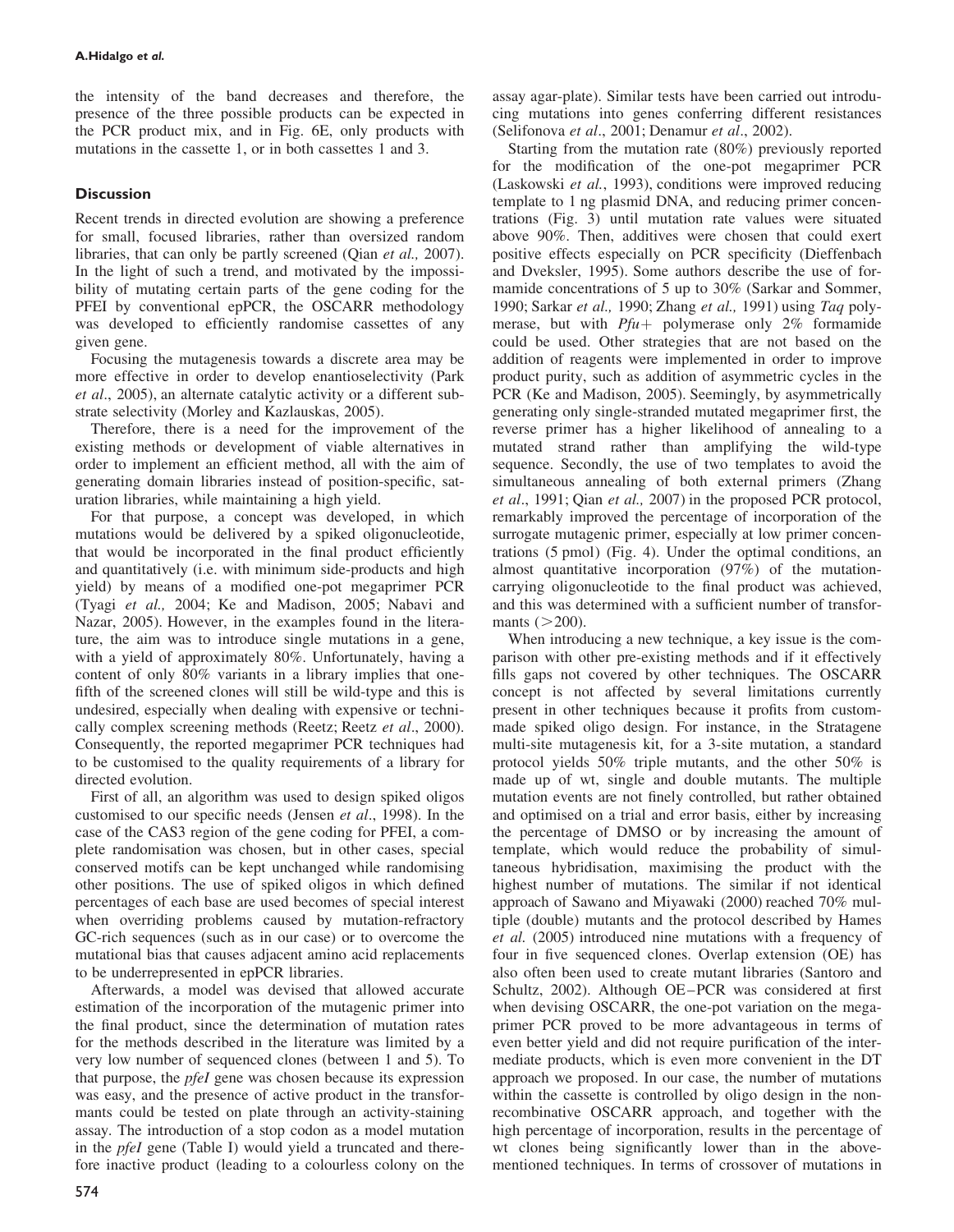

Fig. 7. (A) p-Nitrophenyl octanate docked into the active site of the wild-type enzyme and (B) p-nitrophenyl octanate docked into the active site of the F125I mutant. Note the enlarged cavity in the F125I mutant. (C) p-Nitrophenyl octanate is shown docked into the PFEI active site with the residues that define the narrow entrance (F125, F140, F143, F158, I224) shown in cyan.

different cassettes, a recombinative approach was developed. This approach is based on the generation of different megaprimers that would allow the possibility of hybridisation and recombination among them during the same PCR (Urban et al., 1997; Eggert et al., 2005).

However, our method could not override the bias caused by the low probability of two adjacent nucleotide substitutions occurring when mutation rates are kept low. A careful design of target consensus sequence using the design algorithm might try to mitigate, but never fully overcome this bias.

On a practical level, the technique was tested using a spiked oligo in the CAS3 region to alter the substrate selectivity of PFEI. While in an epPCR-generated library, no hits were found, in the OSCARR library, two hits were found with a 10-fold higher catalytic efficiency towards pNPL. In order to explain the change in selectivity, the mutants were modelled and substrate docking was performed with pNPB and pNPC in both the wild-type enzyme and the F125I mutant. Although the lack of mutants in the epPCR library can be attributed to lack of coverage, attempts to randomise only a 76 bp stretch centred on CAS3 failed to deliver mutations (data not shown), evidencing that perhaps the high GC content of the CAS3 sequence, together with the deficiency of T and A in the epPCR protocol might be the cause for this bias.

The substitution F125I in the first variant seems to create a larger entrance to the active site (Fig. 7), and likely altering the aromatic substrate selectivity of this arylesterase. A similar phenylalanine-rich mouth of a substrate tunnel has been observed in the structure of the C. *rugosa* lipase, with a varying number of Phe residues in the different isoenzymes effectively modulating the substrate especificity of this enzyme (Mancheno et al., 2003). Furthermore, higher score parameter values and, in the docking of pNPC, number of docking solutions for F125I mutant than natives ones, confirmed the easier capability of the F125I mutant to fix pNPB or pNPC (Supplementary data are available at PEDS online, Table S4).

As for the second variant found (G119S/F125I), the G119S mutation would create a catalytic tetrad together with the other three active site residues S94, D222 and H251, in a similar way to other hydrolases such as *B*. *subtilis* esterase BS2, elastase, kallikrein, proteinase K and subtilisin Carlsberg. In our case, the introduction of G119S slightly decreased  $K<sub>m</sub>$ . This may be in accordance with reports of reversion of the tetrad to triad having negative effects on  $K<sub>m</sub>$ , depending on the extent on which the electrostatic potential of the catalytic Asp is affected (Krem et al., 2002). However, active site catalytic function seemed to be compromised by the introduction of the tetrad, as evidenced from the reduction of  $k_{cat}$  values. These results are well in agreement with the areas closer to the active site targeted by Park et al. (2005) in order to alter the enantioselectivity of PFEI by acting on residues residues Trp28, Val121, Phe198 and Val225 by means of site-directed mutagenesis. Trp28 would